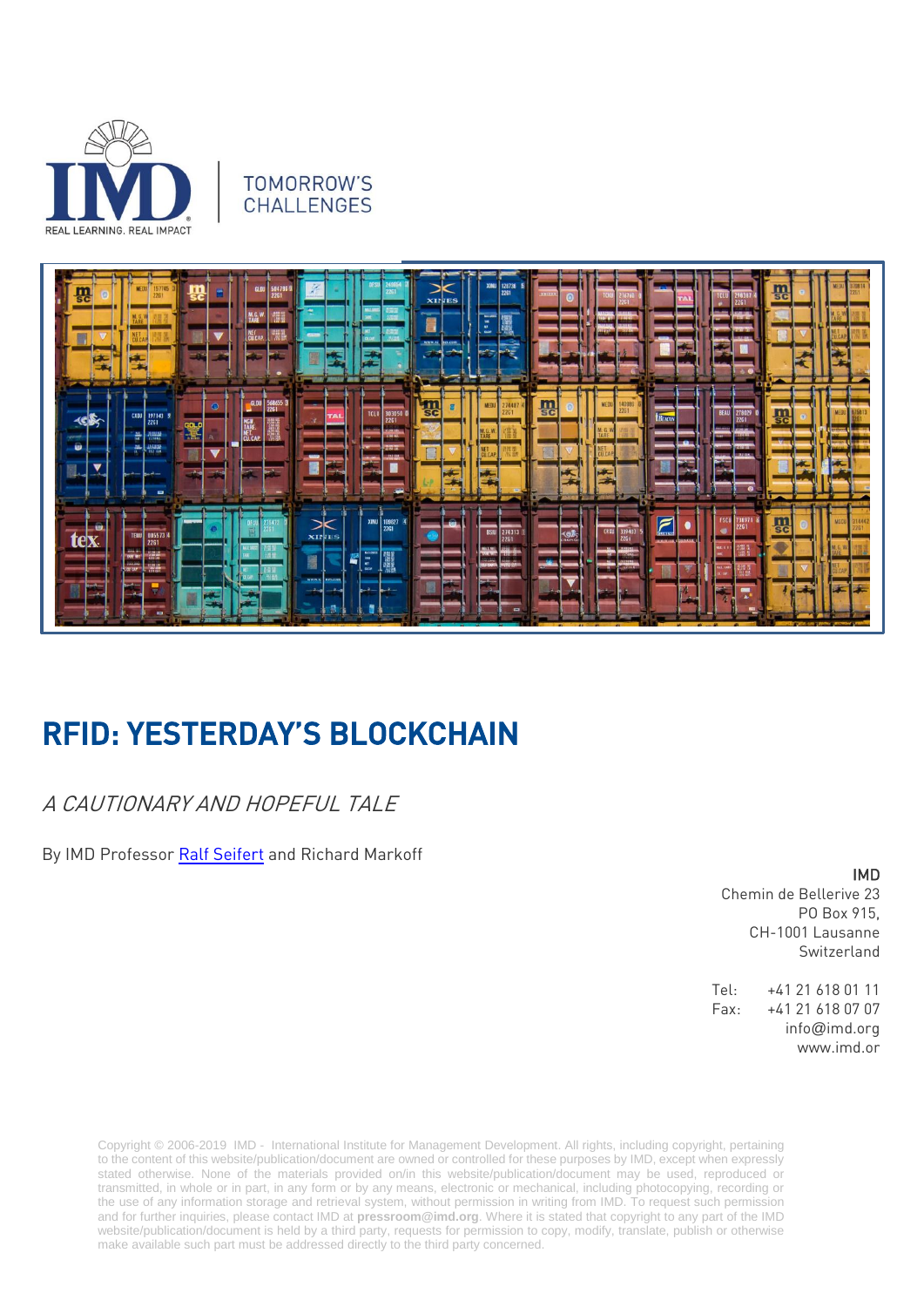Blockchain is a hot topic these days in supply chain circles. Starting with [a near](file:///C:/Users/MiSavage/AppData/Local/Microsoft/Windows/INetCache/Content.Outlook/EP734O6A/Robert%20Hackett)[apocryphal story of a Walmart executive](file:///C:/Users/MiSavage/AppData/Local/Microsoft/Windows/INetCache/Content.Outlook/EP734O6A/Robert%20Hackett) frustrated by the company's lack of traceability, blockchain is being touted as the future of supply chain. The array of potential applications is dizzying, covering traceability, customs formalities, international shipping documentation, safety and sustainability data, and supply chain financing. Some of the media [coverage reporting is so breathless](https://www.inc.com/james-paine/how-blockchain-is-disrupting-supply-chain-management.html) it borders on hype.

Much of this seems oddly familiar: *a new technology that will revolutionize supply chains through improved visibility, data reliability and productivity*. It is reminiscent of the advent of RFID (radio frequency identification) about 15 years ago.

The comparisons go further than excited predictions or retailers like Walmart making headlines with pilot implementations. Just as RFID was [beset by competing standards](https://www.strategy-business.com/article/04411) for hardware, software and data management, blockchain today has a variety of platforms coming online, each hoping to win the battle of becoming the universal standard. We look back to a time when RFID was the technology of the supply chain future, explore what really transpired and reflect on the lessons for today.

# RFID origins

RFID began attracting attention in the early 2000s. It offered the promise of significant benefits in productivity and visibility, mostly as a replacement to bar codes. *The Economist* hailed RFID as the ["the best thing since the bar code"](https://www.economist.com/business/2003/02/06/the-best-thing-since-the-bar-code) while others proclaimed it ["the biggest thing since Y2K.](https://www.csoonline.com/article/2116536/data-protection/rfid-will-be-bigger-than-y2k.html)"

RFID tags could be read without having a line of sight on the bar code and the information on the tags could evolve at different stages in the supply chain. This would provide item-level accuracy with considerably less effort and more precision. Advocates promoted the potential to improve demand planning and on-shelf availability, dampen the bullwhip effect, and lower inventories, costs and stock outs.

# RFID in retail supply chains

Recently, we toured of the flagship store of a luxury retailer. The retailer was investing heavily in digitalization to enable an omni-channel supply chain. But in the backroom we observed store receipts executed by scanning a classic bar code, and even then, the bar codes were a recent implementation. We expected something more cutting-edge. Something like RFID, perhaps.

The retailer explained that they had looked at RFID, but the volume was so low that the productivity gains would be very small – certainly too small to justify investing in the hardware to scan the tags. While store inventory counts would be quicker, his luxury merchandise is so valuable that great care is taken at every step to account for stock, including security cameras, so RFID had little to offer in terms of improving inventory accuracy.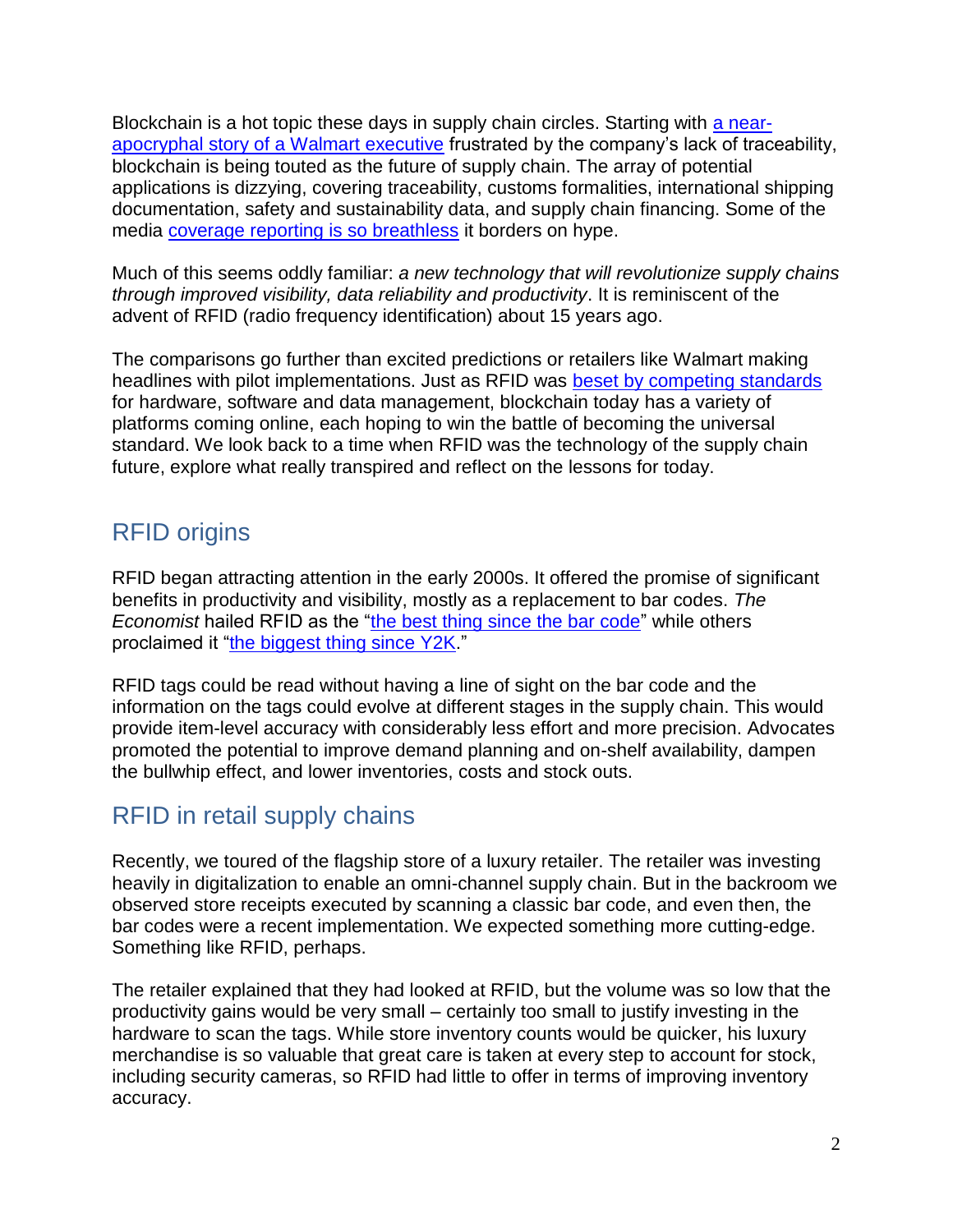But if hard luxury retailers did not have the volumes to warrant investing in RFID, then it stands to reason that high-volume actors like mass retail chains would find RFID attractive.

## RFID in consumer mass retail

Despite previous missteps over privacy concerns, it was in the mass channel that RFID had its most prominent splash. Walmart garnered attention and surprise when it announced in 2003 that its top [100 suppliers would have to use RFID tags.](https://www.wired.com/2003/11/Walmart-dod-forcing-rfid/) Observers believed that the heft of Walmart would drive others to adopt the same initiative. "Other [U.S. retailers will likely follow Walmart's lead"](https://www.extremetech.com/extreme/56006-walmart-drives-rfid) was a commonly held conviction at the time.

Walmart insisted that RFID would improve the visibility of product movements from the backroom to the shelf. It argued that the improved visibility would help suppliers improve their demand planning, be more responsive and lower inventory. [Not everyone agreed](https://www.infoworld.com/article/2667832/database/Walmart-promises-rfid-will-benefit-suppliers.html)  [with this assessment.](https://www.infoworld.com/article/2667832/database/Walmart-promises-rfid-will-benefit-suppliers.html)

Walmart also claimed RFID improved logistics efficiency, estimating their own gains at [USD \\$8 billion.](https://www.extremetech.com/extreme/56006-walmart-drives-rfid) However Walmart refused to share any of the productivity savings due to RFID with its suppliers. Nor did it offer to help defray the costs of RFID implementation or tags. It reasoned that suppliers should find benefits [from RFID within](https://www.computerworld.com/article/2573814/Walmart-suppliers-shoulder-burden-of-daunting-rfid-effort.html)  [their own supply chains.](https://www.computerworld.com/article/2573814/Walmart-suppliers-shoulder-burden-of-daunting-rfid-effort.html) Yet suppliers did not see a need to track case and pallet-level movements by RFID when the tags were often placed right before shipment. Many prominent analysts, like Forrester, supported the suppliers' [skepticism about the](https://www.informationweek.com/report-most-Walmart-suppliers-wont-meet-rfid-deadline/d/d-id/1024162)  [benefits.](https://www.informationweek.com/report-most-Walmart-suppliers-wont-meet-rfid-deadline/d/d-id/1024162) To the suppliers, the only gains were with Walmart, who refused to share, even though supplier integrations cost estimates ranged from [\\$13 million to \\$23 million](https://www.computerworld.com/article/2573814/Walmart-suppliers-shoulder-burden-of-daunting-rfid-effort.html)  [per supplier.](https://www.computerworld.com/article/2573814/Walmart-suppliers-shoulder-burden-of-daunting-rfid-effort.html)

Not surprisingly, the effort faltered and eventually petered out. Almost [every supplier](http://www.baselinemag.com/c/a/Projects-Supply-Chain/Cover-Story-WalMarts-Faltering-RFID-Initiative)  [failed to meet the target date,](http://www.baselinemag.com/c/a/Projects-Supply-Chain/Cover-Story-WalMarts-Faltering-RFID-Initiative) and RFID faded from the conversation. The high volumes of mass retail should have made RFID attractive. But no agreement was reached for sharing the costs and benefits even though the overall chain would be more efficient. The RFID tags simply represented too high a share of the cost of the underlying product. As the suppliers would pay but not benefit, they refused, and the initiative stalled.

## RFID in consumer apparel

There have been some notable successes in RFID implementation that have delivered the expected benefits of productivity and inventory accuracy.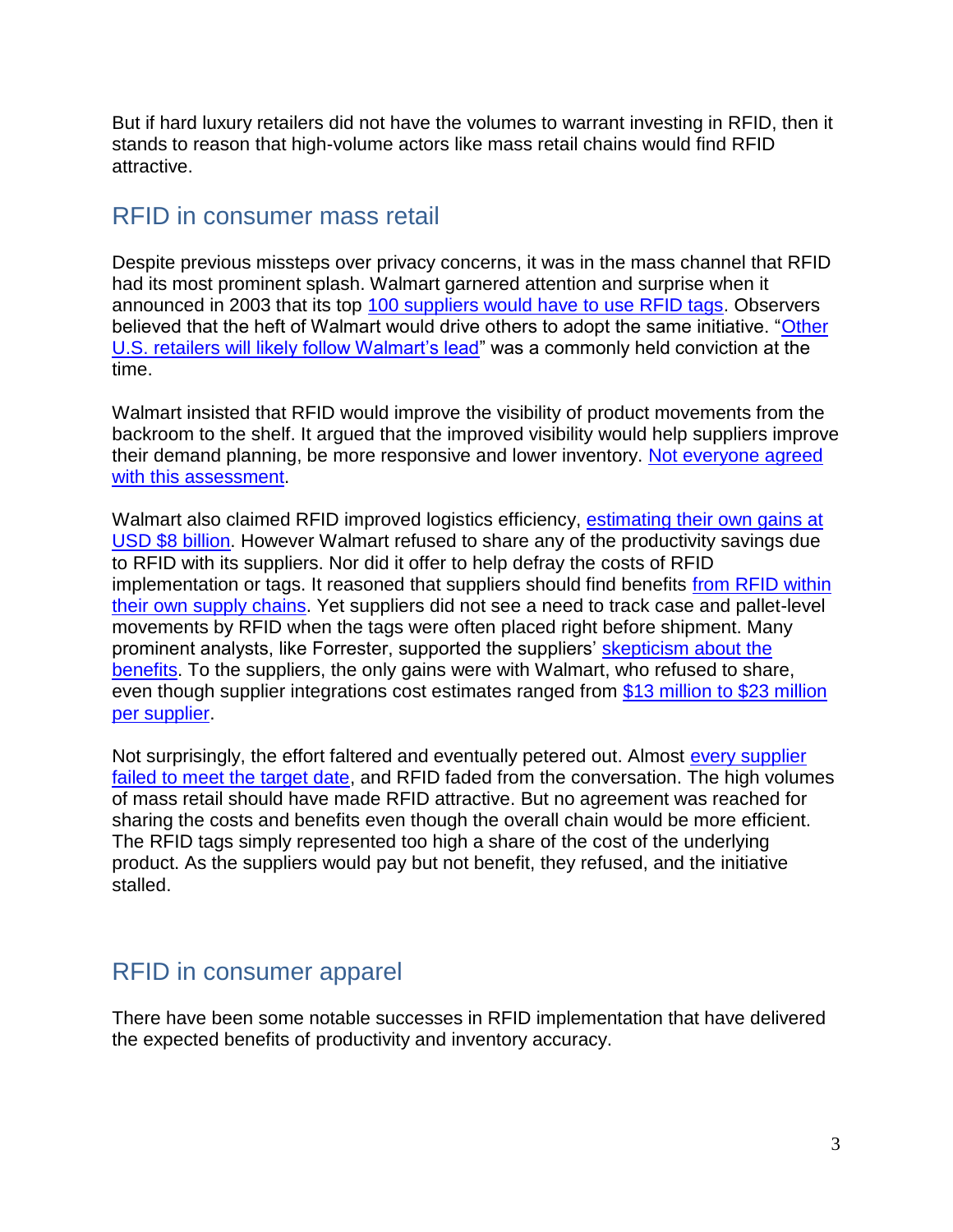#### **Zara**

Among the most prominent adopters of RFID is the Spanish fast fashion apparel manufacturer/retailer Zara. Zara applies RFID tags to all its products. The items are scanned on receipt using handheld wands, and inventory cycle counts are done the same way, making them fast and accurate and [turning a 40-hour job into a 5-hour one.](https://www.engadget.com/2017/08/22/rfid-tags-in-fashion/) Zara has also placed scanners at store exits to [help reduce shrinkage.](https://www.inditex.com/article?articleId=150174&title=Inditex+deploys+RFID+technology+in+its+stores) But Zara is pushing the use of RFID even further. The tags are collected and reused. This would be harder to implement if Zara did not operate a verticalized supply chain.

#### **Decathlon**

French sports equipment and apparel retailer **Decathlon** has over 1,000 stores, mostly in Europe. Decathlon is known for manufacturing and carrying its own brands alongside the best-known sports accessory brands. Decathlon [tags its own brands](https://www.cisper.nl/decathlon-uses-rfid-to-identify-millions-of-items-worldwide/) at the factory and scanning them through its 40+ distribution centers and in all stores. Internal surveys by the retailer revealed customer dissatisfaction over stockouts, leading to RFID as a [way to improve its inventory accuracy](http://www.rfidjournal.com/articles/view?1462) and store replenishment. The company claims a five-fold improvement in inventory cycle count times, a [9% improvement](http://www.rfidhy.com/decathlons-rfid-project-achieved-remarkable-results/) in store-level accuracy and even 5% sales growth due to better on-shelf availability.

Other apparel retailers with similar stories include Marks & Spencer and adidas. They are part of a trend: A 2016 research survey by Auburn University revealed that an astonishing 96% of US apparel retailers had [either deployed or had plans to deploy](https://rfid.auburn.edu/papers/2016-state-rfid-adoption-among-u-s-apparel-retailers/)  [RFID.](https://rfid.auburn.edu/papers/2016-state-rfid-adoption-among-u-s-apparel-retailers/)

### The RFID sweet spot

All of this points to an "RFID sweet spot": RFID should be most attractive where the *margins are higher* and *volumes lower* than in the mass market, and *margins lower* but *volumes higher* than the luxury channel. Also, if the supply chain is vertically integrated between manufacturing and retailing the zero-sum gaming exhibited by Walmart would no longer be an obstacle.

Three common elements of the RFID sweet spot help to explain the context that allows for successful RFID implementation.

1. *Higher margins*: The apparel industry enjoys much higher margins than the grocery sector. As an example, Inditex, Zara's parent company, enjoys a profit margin in the order of 13%, compared to the grocery industry average of about [2%.](https://yourbusiness.azcentral.com/profit-margin-supermarket-17711.html) Some RFIDS benefits are very quantifiable, such as logistics productivity. Others are less so, such as inventory visibility. When margins are tight, and the underlying value of the product is lower, the [cost-benefit tradeoff is harder to](https://www.zdnet.com/article/did-wal-mart-love-rfid-to-death/)  [justify.](https://www.zdnet.com/article/did-wal-mart-love-rfid-to-death/)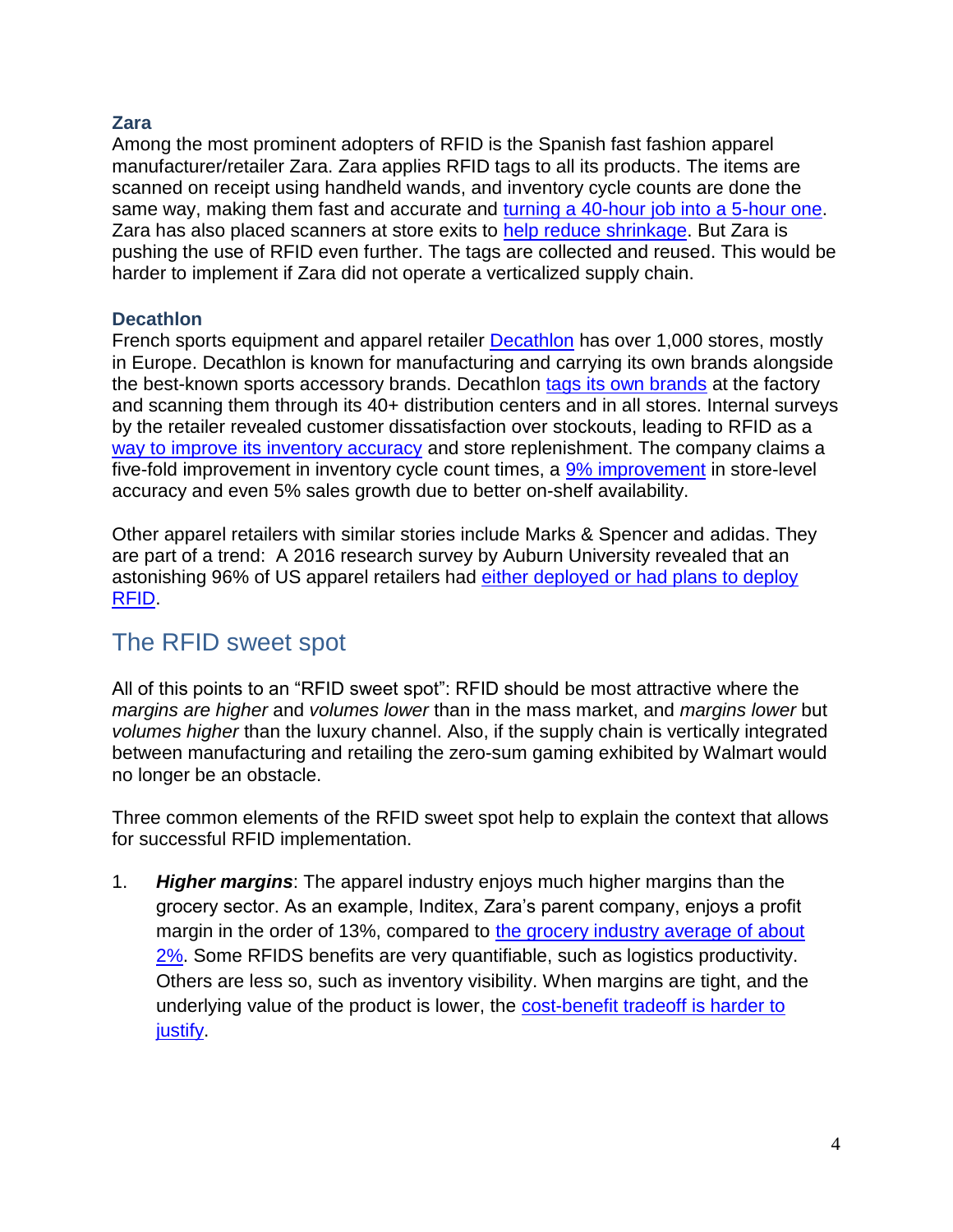- 2. *Moderate volumes*: In the luxury channel, [the margins are very high,](https://www.permanentstyle.com/2014/12/luxury-profit-margins.html) upwards of 20%. But with higher margins come smaller volumes and the time saved by scanning a product with an RFID tag rather than a bar code is too small to justify the cost.
- 3. *Verticalized supply chains*: Apparel supply chains have another important difference from retail mass chains. They manage their own production through verticalized supply chains. This may be with their own factories or through contract manufacturers. Having a verticalized supply chain eliminates the hurdle of sharing the benefits of RFID.

# Testing the RFID sweet spot

As a test of the pertinence of the RFID sweet spot, it is worth asking whether *private label* mass retailers have moved to RFID. Without the zero-sum tension of cost-sharing, mass retailers using contract manufacturers could decide to pay for the RFID tags and readers and reap the productivity gains.

Yet a look at some prominent discounters and private label mass retailers does not reveal any wide-scale RFID implementation. Aldi and Lidl in Germany, and Migros in Switzerland [implemented RFID](http://www.rfidjournal.com/articles/view?8711) in their warehouses in 2011 for security uses, but despite gaining RFID expertise, they have not expanded into RFID tagging of sales products. The reason is that private label sales volume in mass retail does not satisfy all three criteria for the RFID sweet spot. Yes, the supply chain is verticalized, but the volumes are still high, and the margins are still low.

Another test would be to look at apparel, with its higher margins, verticalized supply chains and moderate volumes *in the mass retail space*. Despite its RFID failures, Walmart quietly [introduced RFID tags](https://idc-community.com/retail/retailomnichannelstrategies/walmartsrfideffortsinapparelnotwhatsomemig) on jeans and other apparel. However, Walmart paid for all the tags as the apparel was made at its contract manufacturers. Observers at the time pointed out that the verticalized apparel supply chain was the differentiating factor for Walmart after its previous [disappointing efforts.](http://www.scdigest.com/assets/On_Target/10-07-28-1.php?cid=3609) Tesco and M&S have similar programs in place.

These examples lay out the case for the RFID sweet spot: being verticalized is not enough, the volumes and margins need to make sense too.

## Looking forward

RFID has become a useful part of the supply chain toolbox while not being the revolution it was once promised to be. It can serve as a both a cautionary and a hopeful tale for blockchain. Many of the elements of the RFID experience provide keys to the future construction of a blockchain 'sweet spot' while avoiding the temptation to do so now.

Our hope is that by looking back on RFID and examining its history in comparison to the expectations, practitioners can begin looking for the blockchain sweet spot today, and